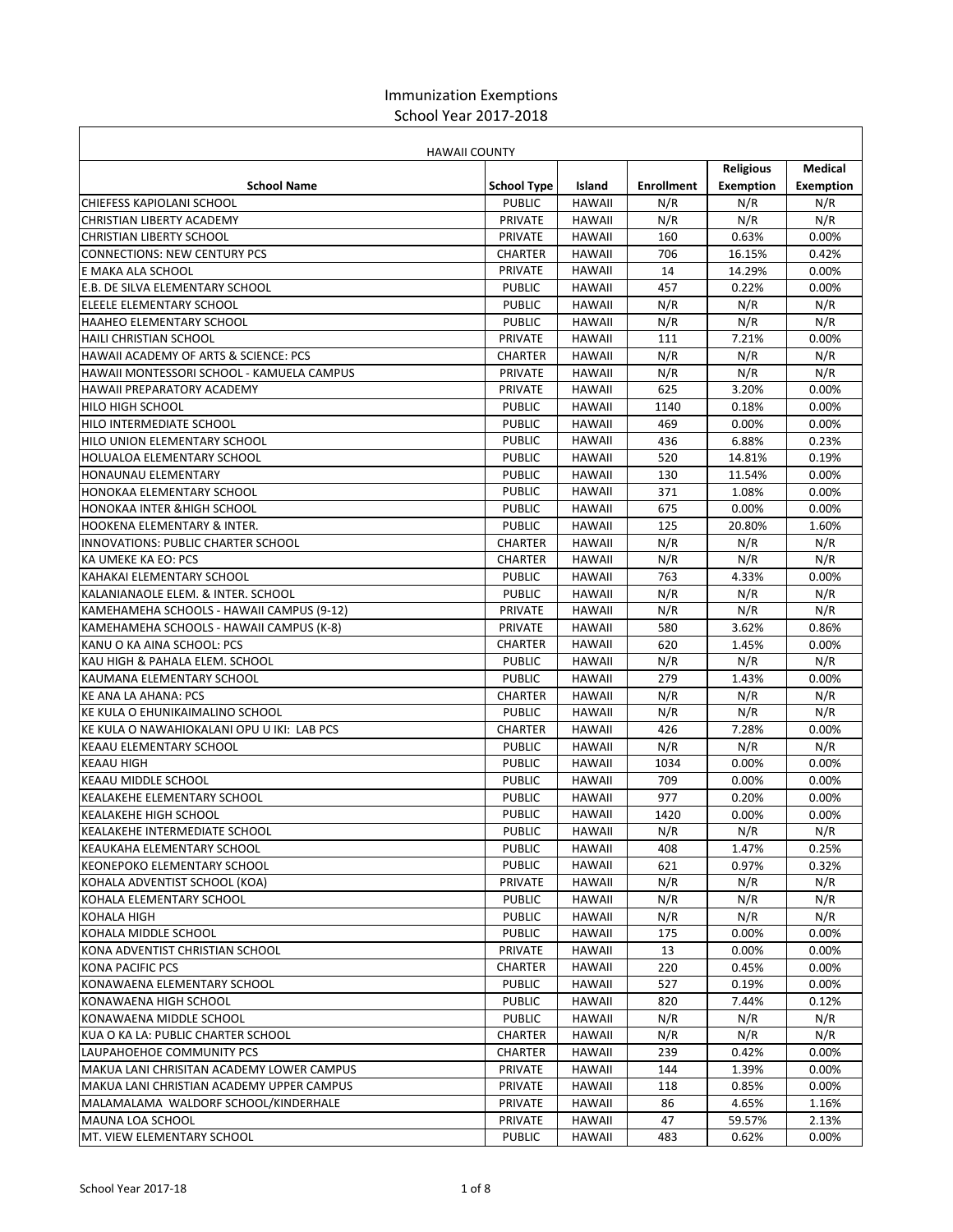|                                                   |                    |               |                   | <b>Religious</b> | Medical   |
|---------------------------------------------------|--------------------|---------------|-------------------|------------------|-----------|
| <b>School Name</b>                                | <b>School Type</b> | Island        | <b>Enrollment</b> | Exemption        | Exemption |
| NAALEHU ELEMENTARY SCHOOL                         | <b>PUBLIC</b>      | <b>HAWAII</b> | 358               | 1.68%            | 0.00%     |
| PAAUILO ELEM. & INTER. SCHOOL                     | <b>PUBLIC</b>      | <b>HAWAII</b> | 194               | 0.00%            | 0.00%     |
| PAHOA ELEMENTARY SCHOOL                           | <b>PUBLIC</b>      | <b>HAWAII</b> | N/R               | N/R              | N/R       |
| PAHOA HIGH & INTER. SCHOOL                        | <b>PUBLIC</b>      | <b>HAWAII</b> | N/R               | N/R              | N/R       |
| PARKER SCHOOL                                     | <b>PRIVATE</b>     | <b>HAWAII</b> | 318               | 1.89%            | 0.00%     |
| ST. JOSEPH ELEMENTARY SCHOOL - HILO               | <b>PRIVATE</b>     | <b>HAWAII</b> | 153               | 1.96%            | 0.00%     |
| ST. JOSEPH JR & SR HIGH SCHOOL - HILO             | <b>PRIVATE</b>     | <b>HAWAII</b> | 105               | 0.00%            | 0.00%     |
| <b>VOLCANO SCHOOL OF ARTS &amp; SCIENCES: PCS</b> | <b>CHARTER</b>     | <b>HAWAII</b> | 194               | 0.52%            | 0.00%     |
| WAIAKEA ELEMENTARY SCHOOL                         | <b>PUBLIC</b>      | <b>HAWAII</b> | 868               | 0.23%            | 0.00%     |
| <b>WAIAKEA HIGH SCHOOL</b>                        | <b>PUBLIC</b>      | <b>HAWAII</b> | 2636              | 0.00%            | 0.00%     |
| WAIAKEA INTERMEDIATE SCHOOL                       | <b>PUBLIC</b>      | <b>HAWAII</b> | N/R               | N/R              | N/R       |
| WAIAKEA-WAENA ELEMENTARY SCHOOL                   | <b>PUBLIC</b>      | <b>HAWAII</b> | 721               | 0.00%            | 0.00%     |
| <b>WAIKOLOA SCHOOL</b>                            | <b>PUBLIC</b>      | <b>HAWAII</b> | N/R               | N/R              | N/R       |
| <b>WAIMEA COUNTRY SCHOOL</b>                      | PRIVATE            | <b>HAWAII</b> | 42                | 0.00%            | 0.00%     |
| WAIMEA ELEMENTARY SCHOOL                          | <b>PUBLIC</b>      | <b>HAWAII</b> | N/R               | N/R              | N/R       |
| WAIMEA MIDDLE SCHOOL PCCS                         | <b>CHARTER</b>     | <b>HAWAII</b> | N/R               | N/R              | N/R       |
| WATERS OF LIFE-"WAI OLA": NEW CENTURY PCS         | <b>CHARTER</b>     | <b>HAWAII</b> | N/R               | N/R              | N/R       |
| WEST HAWAII EXPLORATION ACADEMY: PCS              | <b>CHARTER</b>     | <b>HAWAII</b> | N/R               | N/R              | N/R       |
|                                                   |                    |               |                   |                  |           |
| KAUAI COUNTY                                      |                    |               |                   |                  |           |
| CHIEFESS KAMAKAHELEI MIDDLE SCHOOL                | <b>PUBLIC</b>      | <b>KAUAI</b>  | 992               | 1.21%            | 0.00%     |
| HANALEI ELEMENTARY SCHOOL                         | <b>PUBLIC</b>      | <b>KAUAI</b>  | N/R               | N/R              | N/R       |
| <b>ISLAND SCHOOL</b>                              | <b>PRIVATE</b>     | KAUAI         | 376               | 39.63%           | 1.33%     |
| KAHILI ADVENTIST SCHOOL                           | <b>PRIVATE</b>     | <b>KAUAI</b>  | N/R               | N/R              | N/R       |
| KALAHEO ELEMENTARY SCHOOL                         | <b>PUBLIC</b>      | <b>KAUAI</b>  | 381               | 0.00%            | 0.00%     |
| <b>KANUIKAPONO PCS</b>                            | <b>CHARTER</b>     | KAUAI         | 191               | 0.52%            | 0.00%     |
| KAPAA ELEMENTARY SCHOOL                           | <b>PUBLIC</b>      | <b>KAUAI</b>  | N/R               | N/R              | N/R       |
| KAPAA HIGH SCHOOL                                 | <b>PUBLIC</b>      | <b>KAUAI</b>  | 1130              | 0.00%            | 0.00%     |
| KAPAA MIDDLE SCHOOL                               | <b>PUBLIC</b>      | <b>KAUAI</b>  | N/R               | N/R              | N/R       |
| KAUAI CHRISTIAN ACADEMY                           | <b>PRIVATE</b>     | <b>KAUAI</b>  | 71                | 0.00%            | 0.00%     |
| KAUAI HIGH SCHOOL                                 | <b>PUBLIC</b>      | <b>KAUAI</b>  | N/R               | N/R              | N/R       |
| <b>KAWAIKINI PCS</b>                              | <b>CHARTER</b>     | <b>KAUAI</b>  | N/R               | N/R              | N/R       |
| KE KULA NIIHAU O KEKAHA LEARNING CENTER: PCS      | <b>CHARTER</b>     | KAUAI         | N/R               | N/R              | N/R       |
| <b>KEKAHA ELEMENTARY SCHOOL</b>                   | <b>PUBLIC</b>      | <b>KAUAI</b>  | N/R               | N/R              | N/R       |
| KILAUEA ELEMENTARY SCHOOL                         | <b>PUBLIC</b>      | <b>KAUAI</b>  | 315               | 2.86%            | 0.32%     |
| KING KAUMUALII ELEMENTARY SCHOOL                  | <b>PUBLIC</b>      | <b>KAUAI</b>  | N/R               | N/R              | N/R       |
| KOLOA ELEMENTARY SCHOOL                           | <b>PUBLIC</b>      | KAUAI         | N/R               | N/R              | N/R       |
| KULA AUPUNI NIIHAU A KAHELELANI ALOHA: PCS        | <b>CHARTER</b>     | <b>KAUAI</b>  | 54                | 7.41%            | 0.00%     |
| NIIHAU HIGH & ELEMENTARY SCHOOL                   | <b>PUBLIC</b>      | <b>NIIHAU</b> | N/R               | N/R              | N/R       |
| OLELO CHRISTIAN ACADEMY                           | PRIVATE            | <b>KAUAI</b>  | 47                | 38.30%           | 0.00%     |
| ST. CATHERINE SCHOOL                              | <b>PRIVATE</b>     | KAUAI         | 124               | 0.81%            | 0.00%     |
| ST. THERESA SCHOOL KAUAI                          | <b>PRIVATE</b>     | KAUAI         | N/R               | N/R              | N/R       |
| WAIMEA CANYON MIDDLE SCHOOL                       | <b>PUBLIC</b>      | KAUAI         | N/R               | N/R              | N/R       |
| WAIMEA HIGH SCHOOL                                | <b>PUBLIC</b>      | KAUAI         | 572               | 0.00%            | 0.00%     |
| <b>WILCOX ELEMENTARY SCHOOL</b>                   | <b>PUBLIC</b>      | KAUAI         | N/R               | N/R              | N/R       |
|                                                   |                    |               |                   |                  |           |
| <b>MAUI COUNTY</b>                                |                    |               |                   |                  |           |
| LANAI HIGH & ELEMENTARY SCHOOL                    | <b>PUBLIC</b>      | LANAI         | 554               | 6.32%            | 0.00%     |
| <b>BALDWIN HIGH SCHOOL</b>                        | <b>PUBLIC</b>      | MAUI          | N/R               | N/R              | N/R       |
| CARDEN ACADEMY OF MAUI                            | PRIVATE            | MAUI          | N/R               | N/R              | N/R       |
| DORIS TODD MEMORIAL CHRISTIAN SCH.                | PRIVATE            | MAUI          | 137               | 35.77%           | 0.00%     |
| EMMANUEL LUTHERAN GRADE SCHOOL                    | <b>PRIVATE</b>     | MAUI          | 132               | 17.42%           | 1.52%     |
| <b>HAIKU ELEMENTARY SCHOOL</b>                    | <b>PUBLIC</b>      | MAUI          | 476               | 0.00%            | 0.00%     |
| HALEAKALA WALDORF SCHOOL                          | <b>PRIVATE</b>     | MAUI          | 250               | 17.60%           | 0.00%     |
| HANA HIGH & ELEMENTARY SCHOOL                     | <b>PUBLIC</b>      | MAUI          | N/R               | N/R              | N/R       |
| HORIZONS ACADEMY OF MAUI                          | PRIVATE            | <b>MAUI</b>   | N/R               | N/R              | N/R       |
| IAO INTERMEDIATE SCHOOL                           | <b>PUBLIC</b>      | MAUI          | 1026              | 2.63%            | 0.19%     |
| KAAHUMANU HOU CHRISTIAN SCHOOLS                   | PRIVATE            | MAUI          | N/R               | N/R              | N/R       |
| KAHULUI ELEMENTARY SCHOOL                         | <b>PUBLIC</b>      | MAUI          | 953               | 1.26%            | 0.00%     |
| KALAMA INTERMEDIATE SCHOOL                        | <b>PUBLIC</b>      | MAUI          | N/R               | N/R              | N/R       |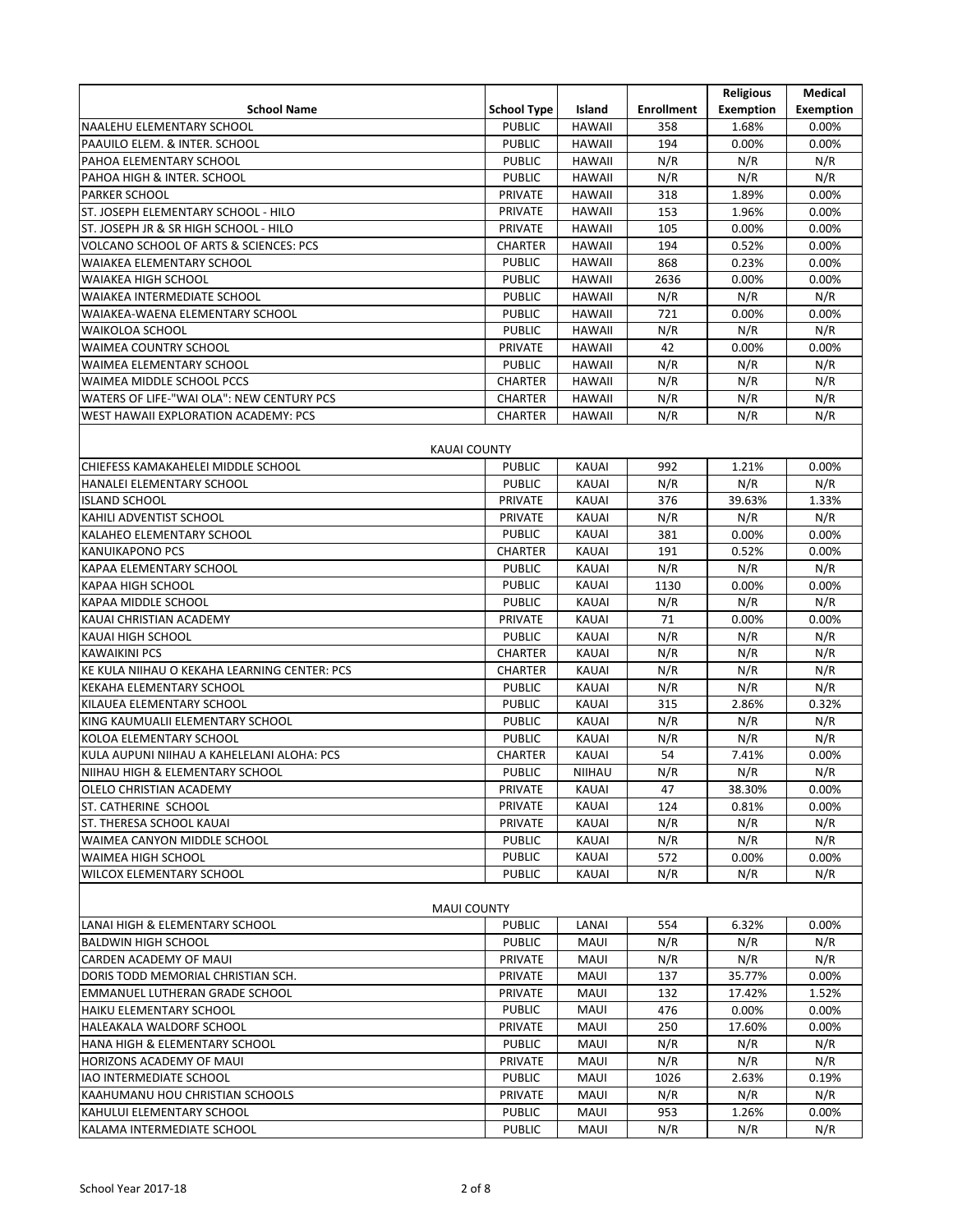|                                           |                    |                |                   | <b>Religious</b> | Medical          |
|-------------------------------------------|--------------------|----------------|-------------------|------------------|------------------|
| <b>School Name</b>                        | <b>School Type</b> | Island         | <b>Enrollment</b> | <b>Exemption</b> | <b>Exemption</b> |
| KAMALII ELEMENTARY SCHOOL                 | <b>PUBLIC</b>      | MAUI           | 488               | 2.05%            | 0.20%            |
| KAMEHAMEHA III ELEMENTARY SCHOOL          | <b>PUBLIC</b>      | MAUI           | 720               | 1.11%            | 0.00%            |
| KAMEHAMEHA SCHOOLS - MAUI CAMPUS          | PRIVATE            | <b>MAUI</b>    | 1053              | 0.47%            | 0.19%            |
| <b>KE KULA O PIILANI</b>                  | <b>CHARTER</b>     | <b>MAUI</b>    | N/R               | N/R              | N/R              |
| KIHEI CHARTER SCHOOL                      | <b>CHARTER</b>     | MAUI           | 510               | 0.00%            | 0.00%            |
| KIHEI ELEMENTARY SCHOOL                   | <b>PUBLIC</b>      | MAUI           | N/R               | N/R              | N/R              |
| KING KEKAULIKE HIGH SCHOOL                | <b>PUBLIC</b>      | <b>MAUI</b>    | N/R               | N/R              | N/R              |
| KULA ELEMENTARY SCHOOL                    | <b>PUBLIC</b>      | MAUI           | 441               | 1.81%            | 0.00%            |
| LAHAINA INTERMEDIATE SCHOOL               | <b>PUBLIC</b>      | <b>MAUI</b>    | 742               | 0.27%            | 0.00%            |
| LAHAINALUNA HIGH SCHOOL                   | <b>PUBLIC</b>      | <b>MAUI</b>    | N/R               | N/R              | N/R              |
| LIHIKAI ELEMENTARY SCHOOL                 | <b>PUBLIC</b>      | <b>MAUI</b>    | N/R               | N/R              | N/R              |
| LOKELANI INTERMEDIATE SCHOOL              | <b>PUBLIC</b>      | <b>MAUI</b>    | N/R               | N/R              | N/R              |
| MAKAWAO ELEMENTARY SCHOOL                 | <b>PUBLIC</b>      | <b>MAUI</b>    | 543               | 0.00%            | 0.00%            |
| MAUI ADVENTIST SCHOOL                     | <b>PRIVATE</b>     | <b>MAUI</b>    | N/R               | N/R              | N/R              |
| MAUI HIGH SCHOOL                          | <b>PUBLIC</b>      | MAUI           | 1937              | 0.05%            | 0.00%            |
| MAUI PREPARATORY ACADEMY                  | <b>PRIVATE</b>     | <b>MAUI</b>    | N/R               | N/R              | N/R              |
| MAUI-WAENA INTERMEDIATE SCHOOL            | <b>PUBLIC</b>      | <b>MAUI</b>    | N/R               | N/R              | N/R              |
| MONTESSORI - HALE O KEIKI                 | <b>PRIVATE</b>     | MAUI           | 42                | 19.05%           | 0.00%            |
| MONTESSORI - MAUI                         | <b>PRIVATE</b>     | <b>MAUI</b>    | 186               | 0.00%            | 0.54%            |
| PAIA ELEMENTARY SCHOOL                    | <b>PUBLIC</b>      | <b>MAUI</b>    | N/R               | N/R              | N/R              |
| POMAIKAI ELEMENTARY SCHOOL                | <b>PUBLIC</b>      | <b>MAUI</b>    | 599               | 1.67%            | 0.00%            |
| PRINCESS NAHIENAENA ELEMENTARY SCHOOL     | <b>PUBLIC</b>      | <b>MAUI</b>    | N/R               | N/R              | N/R              |
| PUKALANI ELEMENTARY SCHOOL                | <b>PUBLIC</b>      | MAUI           | N/R               | N/R              | N/R              |
| PUU KUKUI ELEMENTARY SCHOOL               | <b>PUBLIC</b>      | <b>MAUI</b>    | N/R               | N/R              | N/R              |
| ROOTS SCHOOL                              | <b>PRIVATE</b>     | <b>MAUI</b>    | N/R               | N/R              | N/R              |
| SACRED HEARTS SCHOOL AND ELC PRESCHOOL    | <b>PRIVATE</b>     | <b>MAUI</b>    | 175               | 0.00%            | 0.00%            |
| SEABURY HALL HIGH SCHOOL                  | <b>PRIVATE</b>     | <b>MAUI</b>    | N/R               | N/R              | N/R              |
| SEABURY HALL, MIDDLE                      | <b>PRIVATE</b>     | MAUI           | 140               | 0.00%            | 0.00%            |
| ST. ANTHONY GRADE SCHOOL                  | <b>PRIVATE</b>     | MAUI           | N/R               | N/R              | N/R              |
| ST. ANTHONY JR & SR HIGH SCHOOL           | <b>PRIVATE</b>     | MAUI           | 165               | 0.61%            | 0.00%            |
| ST. JOSEPH EALRY LEARNING CENTER-MAKAWAO  | <b>PRIVATE</b>     | MAUI           | N/R               | N/R              | N/R              |
| WAIHEE ELEMENTARY SCHOOL                  | <b>PUBLIC</b>      | <b>MAUI</b>    | 699               | 1.86%            | 0.14%            |
| WAILUKU ELEMENTARY SCHOOL                 | <b>PUBLIC</b>      | <b>MAUI</b>    | 688               | 0.15%            | 0.00%            |
| AKAULA SCHOOL                             | <b>PRIVATE</b>     | <b>MOLOKAI</b> | N/R               | N/R              | N/R              |
| <b>HOOMANA HOU SCHOOL</b>                 | <b>PRIVATE</b>     | <b>MOLOKAI</b> | N/R               | N/R              | N/R              |
| KAUNAKAKAI ELEMENTARY SCHOOL              | <b>PUBLIC</b>      | MOLOKAI        | 313               | 3.51%            | 0.00%            |
| KILOHANA ELEMENTARY SCHOOL                | <b>PUBLIC</b>      | <b>MOLOKAI</b> | 80                | 0.00%            | 0.00%            |
| KUALAPUU ELEMENTARY NEW CENTURY PCCS      | <b>CHARTER</b>     | <b>MOLOKAI</b> | N/R               | N/R              | N/R              |
| <b>MAUNALOA ELEMENTARY SCHOOL</b>         | <b>PUBLIC</b>      | MOLOKAI        | 42                | 0.00%            | 0.00%            |
| MOLOKAI HIGH SCHOOL                       | <b>PUBLIC</b>      | MOLOKAI        | 346               | 0.58%            | 0.00%            |
| MOLOKAI MIDDLE SCHOOL                     | <b>PUBLIC</b>      | MOLOKAI        | N/R               | N/R              | N/R              |
| <b>HONOLULU COUNTY</b>                    |                    |                |                   |                  |                  |
| ADVENTIST MALAMA ELEMENTARY SCHOOL        | <b>PRIVATE</b>     | <b>OAHU</b>    | N/R               | N/R              | N/R              |
| AHUIMANU ELEMENTARY SCHOOL                | <b>PUBLIC</b>      | OAHU           | N/R               | N/R              | N/R              |
| AIEA ELEMENTARY SCHOOL                    | <b>PUBLIC</b>      | <b>OAHU</b>    | N/R               | N/R              | N/R              |
| AIEA HIGH SCHOOL                          | <b>PUBLIC</b>      | <b>OAHU</b>    | N/R               | N/R              | N/R              |
| AIEA INTERMEDIATE SCHOOL                  | <b>PUBLIC</b>      | <b>OAHU</b>    | 586               | 0.34%            | 0.00%            |
| AIKAHI ELEMENTARY SCHOOL                  | <b>PUBLIC</b>      | <b>OAHU</b>    | 463               | 0.22%            | 0.22%            |
| AINA HAINA ELEMENTARY SCHOOL              | <b>PUBLIC</b>      | <b>OAHU</b>    | N/R               | N/R              | N/R              |
| ALA WAI ELEMENTARY SCHOOL                 | <b>PUBLIC</b>      | <b>OAHU</b>    | 376               | $0.00\%$         | 0.00%            |
| ALIAMANU ELEMENTARY SCHOOL                | <b>PUBLIC</b>      | OAHU           | 587               | 1.36%            | 0.00%            |
| ALIAMANU INTERMEDIATE SCHOOL              | <b>PUBLIC</b>      | <b>OAHU</b>    | N/R               | N/R              | N/R              |
| ALIIOLANI ELEMENTARY SCHOOL               | <b>PUBLIC</b>      | <b>OAHU</b>    | N/R               | N/R              | N/R              |
| ALVAH SCOTT ELEMENTARY SCHOOL             | <b>PUBLIC</b>      | <b>OAHU</b>    | 488               | 1.64%            | 0.61%            |
| AMERICAN RENAISSANCE ACADEMY              | PRIVATE            | OAHU           | 84                | 0.00%            | 0.00%            |
| ANGELS AT PLAY PRESCHOOL AND KINDERGARTEN | PRIVATE            | <b>OAHU</b>    | 15                | 33.33%           | 0.00%            |
| ANUENUE HAWAIIAN IMMERSION SCHOOL         | <b>PUBLIC</b>      | <b>OAHU</b>    | 452               | 9.29%            | 0.66%            |
| <b>ASSETS HIGH SCHOOL</b>                 | PRIVATE            | OAHU           | N/R               | N/R              | N/R              |
| <b>ASSETS SCHOOL</b>                      | PRIVATE            | <b>OAHU</b>    | 334               | 10.18%           | 0.00%            |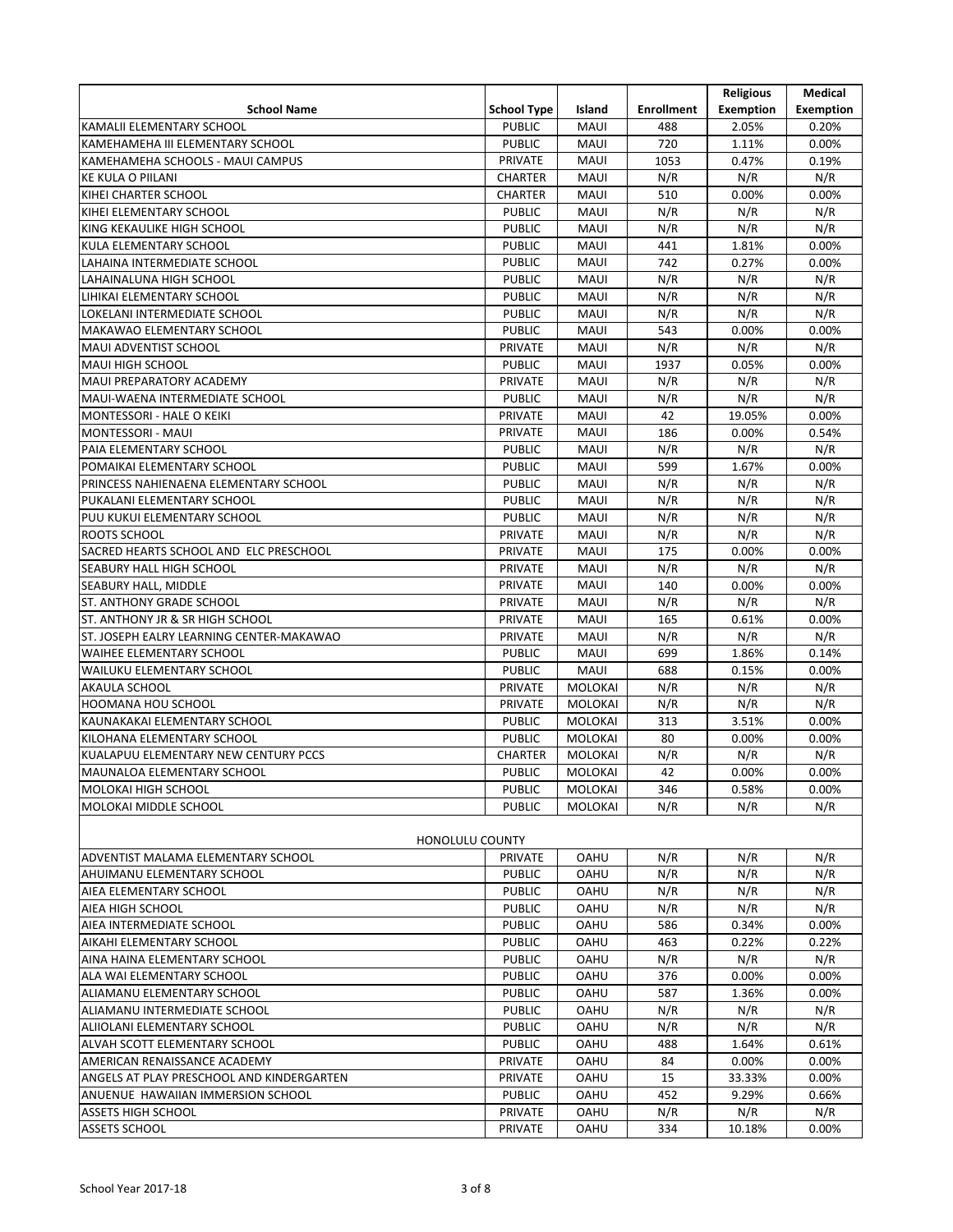|                                              |                    |             |                   | <b>Religious</b> | Medical          |
|----------------------------------------------|--------------------|-------------|-------------------|------------------|------------------|
| <b>School Name</b>                           | <b>School Type</b> | Island      | <b>Enrollment</b> | <b>Exemption</b> | <b>Exemption</b> |
| <b>AUGUST AHRENS ELEMENTARY SCHOOL</b>       | <b>PUBLIC</b>      | <b>OAHU</b> | 1243              | 3.54%            | 0.00%            |
| <b>BARBERS POINT ELEMENTARY SCHOOL</b>       | <b>PUBLIC</b>      | <b>OAHU</b> | 531               | 2.64%            | 0.75%            |
| BENJAMIN PARKER ELEMENTARY SCHOOL            | <b>PUBLIC</b>      | <b>OAHU</b> | 61                | 14.75%           | 0.00%            |
| <b>BLANCHE POPE ELEMENTARY SCHOOL</b>        | <b>PUBLIC</b>      | <b>OAHU</b> | N/R               | N/R              | N/R              |
| C.W. NIMITZ SCHOOL                           | <b>PUBLIC</b>      | <b>OAHU</b> | N/R               | N/R              | N/R              |
| CALVARY CHAPEL CHRISTIAN SCHOOL              | <b>PRIVATE</b>     | <b>OAHU</b> | 170               | 0.00%            | 0.00%            |
| <b>CASTLE HIGH SCHOOL</b>                    | <b>PUBLIC</b>      | <b>OAHU</b> | N/R               | N/R              | N/R              |
| CENTRAL CHRISTIAN SCHOOL                     | <b>PRIVATE</b>     | <b>OAHU</b> | N/R               | N/R              | N/R              |
| <b>CENTRAL MIDDLE SCHOOL</b>                 | <b>PUBLIC</b>      | <b>OAHU</b> | N/R               | N/R              | N/R              |
| <b>CHRISTIAN ACADEMY</b>                     | PRIVATE            | <b>OAHU</b> | 189               | 0.53%            | 0.00%            |
| DAMIEN MEMORIAL SCHOOL                       | <b>PRIVATE</b>     | <b>OAHU</b> | N/R               | N/R              | N/R              |
| DANIEL K. INOUYE ELEMENTARY                  | <b>PUBLIC</b>      | <b>OAHU</b> | 706               | 0.00%            | 0.14%            |
| DOLE INTERMEDIATE SCHOOL                     | <b>PUBLIC</b>      | <b>OAHU</b> | 780               | 0.00%            | 0.13%            |
| <b>ENCHANTED LAKE ELEMENTARY SCHOOL</b>      | <b>PUBLIC</b>      | <b>OAHU</b> | N/R               | N/R              | N/R              |
| EWA BEACH ELEMENTARY SCHOOL                  | <b>PUBLIC</b>      | <b>OAHU</b> | 751               | 1.07%            | 0.00%            |
| <b>EWA ELEMENTARY SCHOOL</b>                 | <b>PUBLIC</b>      | <b>OAHU</b> | 1100              | 0.36%            | 0.00%            |
| EWA MAKAI MIDDLE SCHOOL                      | <b>PUBLIC</b>      | <b>OAHU</b> | 884               | 5.32%            | 0.23%            |
| <b>FARRINGTON HIGH SCHOOL</b>                | <b>PUBLIC</b>      | <b>OAHU</b> | 2262              | 0.04%            | 0.00%            |
| <b>FERN ELEMENTARY SCHOOL</b>                | <b>PUBLIC</b>      | <b>OAHU</b> | 434               | 3.00%            | 0.00%            |
|                                              |                    |             | N/R               | N/R              | N/R              |
| FRIENDSHIP CHRISTIAN SCHOOLS - CHURCH CAMPUS | <b>PRIVATE</b>     | <b>OAHU</b> |                   |                  |                  |
| FRIENDSHIP CHRISTIAN SCHOOLS - YOUTH CAMPUS  | <b>PRIVATE</b>     | OAHU        | 152               | 15.79%           | 0.66%            |
| HAHAIONE ELEMENTARY SCHOOL                   | <b>PUBLIC</b>      | <b>OAHU</b> | N/R               | N/R              | N/R              |
| HAKIPUU LEARNING CENTER: A HAWAII PCS        | <b>CHARTER</b>     | <b>OAHU</b> | N/R               | N/R              | N/R              |
| HALAU KU MANA: A NEW CENTURY PCS             | <b>CHARTER</b>     | <b>OAHU</b> | N/R               | N/R              | N/R              |
| HALEIWA ELEMENTARY SCHOOL                    | <b>PUBLIC</b>      | <b>OAHU</b> | 230               | 5.65%            | 0.00%            |
| <b>HANAHAUOLI SCHOOL</b>                     | <b>PRIVATE</b>     | <b>OAHU</b> | 183               | 3.83%            | 0.00%            |
| HANALANI SCHOOLS ELEMENTARY DIVISION         | <b>PRIVATE</b>     | <b>OAHU</b> | 125               | 25.60%           | 0.80%            |
| HANALANI SCHOOLS UPPER SCHOOL                | PRIVATE            | <b>OAHU</b> | 604               | 0.33%            | 0.00%            |
| HAUULA ELEMENTARY SCHOOL                     | <b>PUBLIC</b>      | <b>OAHU</b> | 342               | 0.00%            | 0.00%            |
| HAWAII BAPTIST ACADEMY                       | <b>PRIVATE</b>     | <b>OAHU</b> | 1015              | 1.08%            | 0.10%            |
| HAWAII CENTER FOR THE DEAF & BLIND           | <b>PRIVATE</b>     | <b>OAHU</b> | 48                | 31.25%           | 0.00%            |
| HAWAII TECHNOLOGY ACADEMY                    | <b>CHARTER</b>     | <b>OAHU</b> | N/R               | N/R              | N/R              |
| <b>HAWAIIAN MISSION ACADEMY</b>              | <b>PRIVATE</b>     | <b>OAHU</b> | N/R               | N/R              | N/R              |
| HAWAIIAN MISSION ACADEMY - WINDWARD CAMPUS   | <b>PRIVATE</b>     | <b>OAHU</b> | N/R               | N/R              | N/R              |
| <b>HAWAIIAN MISSION ELEM &amp; INTER</b>     | <b>PRIVATE</b>     | OAHU        | N/R               | N/R              | N/R              |
| HEEIA ELEMENTARY SCHOOL                      | <b>PUBLIC</b>      | <b>OAHU</b> | 446               | 4.71%            | 0.00%            |
| HELEMANO ELEMENTARY SCHOOL                   | <b>PUBLIC</b>      | <b>OAHU</b> | 547               | 0.73%            | 0.18%            |
| HICKAM ELEMENTARY SCHOOL                     | <b>PUBLIC</b>      | <b>OAHU</b> | N/R               | N/R              | N/R              |
| HIGHLANDS INTERMEDIATE SCHOOL                | <b>PUBLIC</b>      | <b>OAHU</b> | 907               | 0.00%            | 0.00%            |
| <b>HOALA SCHOOL</b>                          | PRIVATE            | <b>OAHU</b> | 71                | 47.89%           | 2.82%            |
| HOKULANI ELEMENTARY SCHOOL                   | <b>PUBLIC</b>      | <b>OAHU</b> | 338               | 5.92%            | 0.30%            |
| HOLOMUA ELEMENTARY SCHOOL                    | <b>PUBLIC</b>      | <b>OAHU</b> | 1175              | 0.68%            | 0.00%            |
| HOLY FAMILY CATHOLIC ACADEMY                 | PRIVATE            | <b>OAHU</b> | 330               | $0.00\%$         | 0.00%            |
| <b>HOLY NATIVITY SCHOOL</b>                  | PRIVATE            | <b>OAHU</b> | 114               | 6.14%            | 0.00%            |
| <b>HONGWANJI MISSION SCHOOL</b>              | PRIVATE            | OAHU        | N/R               | N/R              | N/R              |
| HONOLULU WALDORF SCHOOL                      | PRIVATE            | <b>OAHU</b> | N/R               | N/R              | N/R              |
| HONOWAI ELEMENTARY SCHOOL                    | <b>PUBLIC</b>      | <b>OAHU</b> | N/R               | N/R              | N/R              |
| HOOKELE ELEMENTARY SCHOOL                    | <b>PUBLIC</b>      | <b>OAHU</b> | N/R               | N/R              | N/R              |
| <b>HUAKAILANI SCHOOL</b>                     | PRIVATE            | OAHU        | N/R               | N/R              | N/R              |
| ILIAHI ELEMENTARY SCHOOL                     | <b>PUBLIC</b>      | <b>OAHU</b> | 356               | 9.83%            | 0.00%            |
| ILIMA INTERMEDIATE SCHOOL                    | <b>PUBLIC</b>      | <b>OAHU</b> | N/R               | N/R              | N/R              |
| <b>IOLANI SCHOOL</b>                         | <b>PRIVATE</b>     | <b>OAHU</b> | 1914              | 0.10%            | 0.00%            |
| <b>IROQUOIS POINT ELEMENTARY SCHOOL</b>      | <b>PUBLIC</b>      | <b>OAHU</b> | N/R               | N/R              | N/R              |
| <b>ISLAND PACIFIC ACADEMY</b>                | PRIVATE            | <b>OAHU</b> | 511               | 4.11%            | 0.00%            |
| JAMES CAMPBELL HIGH SCHOOL                   | <b>PUBLIC</b>      | <b>OAHU</b> | 3095              | 0.13%            | 0.00%            |
| JARRETT INTERMEDIATE SCHOOL                  | <b>PUBLIC</b>      | <b>OAHU</b> | N/R               | N/R              | N/R              |
| JEFFERSON ELEMENTARY SCHOOL                  | <b>PUBLIC</b>      | <b>OAHU</b> | 371               | 2.43%            | $0.00\%$         |
| KA ELEPULU ELEMENTARY SCHOOL                 | <b>PUBLIC</b>      | <b>OAHU</b> | N/R               | N/R              | N/R              |
| KA WAIHONA O KA NA AUAO: NEW CENTURY PCS     | <b>CHARTER</b>     | <b>OAHU</b> | N/R               | N/R              | N/R              |
| KAAAWA ELEMENTARY SCHOOL                     | <b>PUBLIC</b>      | <b>OAHU</b> | 123               | 1.63%            | 0.00%            |
|                                              |                    |             |                   |                  |                  |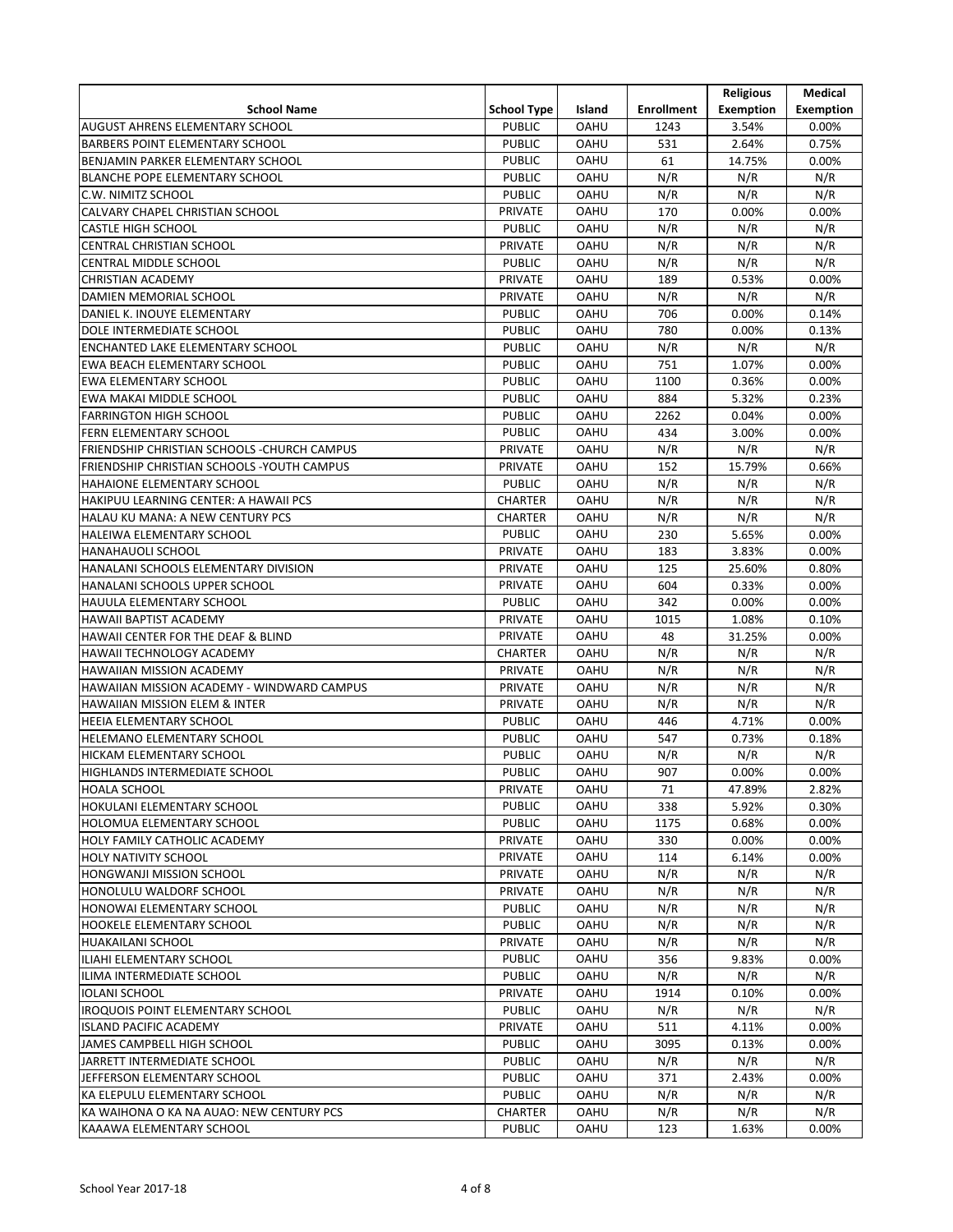|                                                               |                                |             |                   | <b>Religious</b> | Medical          |
|---------------------------------------------------------------|--------------------------------|-------------|-------------------|------------------|------------------|
| <b>School Name</b>                                            | <b>School Type</b>             | Island      | <b>Enrollment</b> | <b>Exemption</b> | <b>Exemption</b> |
| KAAHUMANU ELEMENTARY SCHOOL                                   | <b>PUBLIC</b>                  | <b>OAHU</b> | 530               | 14.34%           | 0.00%            |
| KAALA ELEMENTARY SCHOOL                                       | <b>PUBLIC</b>                  | <b>OAHU</b> | N/R               | N/R              | N/R              |
| KAEWAI ELEMENTARY SCHOOL                                      | <b>PUBLIC</b>                  | <b>OAHU</b> | N/R               | N/R              | N/R              |
| KAHALA ELEMENTARY SCHOOL                                      | <b>PUBLIC</b>                  | <b>OAHU</b> | 377               | 13.26%           | 0.00%            |
| KAHALUU ELEMENTARY SCHOOL                                     | <b>PUBLIC</b>                  | <b>OAHU</b> | N/R               | N/R              | N/R              |
| KAHUKU ELEMENTARY SCHOOL                                      | <b>PUBLIC</b>                  | <b>OAHU</b> | 427               | 6.09%            | 0.23%            |
| KAHUKU HIGH & INTER. SCHOOL                                   | <b>PUBLIC</b>                  | <b>OAHU</b> | N/R               | N/R              | N/R              |
| KAILUA ELEMENTARY SCHOOL                                      | <b>PUBLIC</b>                  | <b>OAHU</b> | N/R               | N/R              | N/R              |
| KAILUA HIGH SCHOOL                                            | <b>PUBLIC</b>                  | <b>OAHU</b> | 757               | 0.00%            | 0.00%            |
| KAILUA INTERMEDIATE SCHOOL                                    | <b>PUBLIC</b>                  | <b>OAHU</b> | N/R               | N/R              | N/R              |
| KAIMILOA ELEMENTARY SCHOOL                                    | <b>PUBLIC</b>                  | <b>OAHU</b> | N/R               | N/R              | N/R              |
| KAIMUKI CHRISTIAN SCHOOL                                      | <b>PRIVATE</b>                 | <b>OAHU</b> | 248               | 24.19%           | 0.00%            |
| <b>KAIMUKI HIGH SCHOOL</b>                                    | <b>PUBLIC</b>                  | <b>OAHU</b> | 707               | 0.00%            | 0.00%            |
| KAIMUKI MIDDLE / POHUKAINA SCHOOL                             | <b>PUBLIC</b>                  | <b>OAHU</b> | 1002              | 0.10%            | 0.00%            |
| KAINALU ELEMENTARY SCHOOL                                     | <b>PUBLIC</b>                  | <b>OAHU</b> | 429               | 0.47%            | 0.00%            |
| <b>KAISER HIGH SCHOOL</b>                                     | <b>PUBLIC</b>                  | <b>OAHU</b> | 1131              | 0.00%            | 0.00%            |
| KAIULANI ELEMENTARY SCHOOL                                    | <b>PUBLIC</b>                  | <b>OAHU</b> | 332               | 0.30%            | 0.00%            |
| <b>KALAHEO HIGH SCHOOL</b>                                    | <b>PUBLIC</b>                  | <b>OAHU</b> | 800               | 0.63%            | 0.00%            |
| KALAKAUA MIDDLE SCHOOL                                        | <b>PUBLIC</b>                  | <b>OAHU</b> | 1093              | 0.91%            | 0.09%            |
| <b>KALANI HIGH SCHOOL</b>                                     | <b>PUBLIC</b>                  | <b>OAHU</b> | N/R               | N/R              | N/R              |
| KALEIOPUU ELEMENTARY SCHOOL                                   | <b>PUBLIC</b>                  | <b>OAHU</b> | 758               | 0.26%            | 0.00%            |
| KALIHI ELEMENTARY SCHOOL                                      | <b>PUBLIC</b>                  | <b>OAHU</b> | 233               | 3.86%            | 0.00%            |
| KALIHI-KAI ELEMENTARY SCHOOL                                  | <b>PUBLIC</b>                  | <b>OAHU</b> | 571               | 7.01%            | 0.35%            |
| KALIHI-UKA ELEMENTARY SCHOOL                                  | <b>PUBLIC</b>                  | <b>OAHU</b> | N/R               | N/R              | N/R              |
| KALIHI-WAENA ELEMENTARY SCHOOL                                | <b>PUBLIC</b>                  | <b>OAHU</b> | 478               | 2.72%            | 0.21%            |
| KAMAILE ELEMENTARY PUBLIC CHARTER SCHOOL                      | <b>CHARTER</b>                 | <b>OAHU</b> | N/R               | N/R              | N/R              |
| KAMEHAMEHA KAPALAMA ELEMENTARY SCHOOL                         | <b>PRIVATE</b>                 | <b>OAHU</b> | N/R               | N/R              | N/R              |
| KAMEHAMEHA KAPALAMA HIGH SCHOOL                               | <b>PRIVATE</b>                 | <b>OAHU</b> | N/R               | N/R              | N/R              |
| KAMEHAMEHA KAPALAMA MIDDLE SCHOOL                             | <b>PRIVATE</b>                 | <b>OAHU</b> | N/R               | N/R              | N/R              |
| KAMILOIKI ELEMENTARY SCHOOL                                   | <b>PUBLIC</b>                  | <b>OAHU</b> | N/R               | N/R              | N/R              |
| KANEOHE ELEMENTARY SCHOOL                                     | <b>PUBLIC</b>                  | <b>OAHU</b> | 605               | 3.14%            | 0.00%            |
| KANOELANI ELEMENTARY SCHOOL                                   | <b>PUBLIC</b>                  | <b>OAHU</b> | 773               | 0.91%            |                  |
| KAOHAO SCHOOL: PUBLIC CHARTER SCHOOL                          | <b>CHARTER</b>                 | <b>OAHU</b> | N/R               | N/R              | 0.13%<br>N/R     |
| KAPALAMA ELEMENTARY SCHOOL                                    | <b>PUBLIC</b>                  | <b>OAHU</b> | N/R               | N/R              | N/R              |
| <b>KAPOLEI CHARTER SCHOOL</b>                                 | <b>CHARTER</b>                 | OAHU        | N/R               | N/R              | N/R              |
| KAPOLEI ELEMENTARY SCHOOL                                     | <b>PUBLIC</b>                  | <b>OAHU</b> | 831               | 0.72%            | 0.00%            |
| <b>KAPOLEI HIGH SCHOOL</b>                                    | <b>PUBLIC</b>                  | <b>OAHU</b> | 2042              | 2.25%            | 0.10%            |
| <b>KAPOLEI MIDDLE SCHOOL</b>                                  | <b>PUBLIC</b>                  | <b>OAHU</b> | 1536              | 0.20%            | 0.00%            |
| KAPUNAHALA ELEMENTARY SCHOOL                                  | <b>PUBLIC</b>                  | <b>OAHU</b> | 546               | 2.56%            | 0.55%            |
|                                                               | <b>PUBLIC</b>                  | <b>OAHU</b> | 424               |                  |                  |
| KAULUWELA ELEMENTARY SCHOOL                                   | <b>PRIVATE</b>                 | <b>OAHU</b> | N/R               | 1.65%<br>N/R     | 0.24%<br>N/R     |
| KAWAIAHAO SCHOOL<br>KAWANANAKOA MIDDLE SCHOOL                 | <b>PUBLIC</b>                  | <b>UHAO</b> | 775               | 0.00%            | 0.00%            |
|                                                               | <b>CHARTER</b>                 |             |                   |                  |                  |
| KE KULA O SAMUEL M. KAMAKAU: LAB PCS                          |                                | OAHU        | N/R               | N/R              | N/R              |
| KEOLU ELEMENTARY SCHOOL<br>KEONEULA (OCEAN POINTE) ELEMENTARY | <b>PUBLIC</b><br><b>PUBLIC</b> | <b>OAHU</b> | 124<br>1006       | 33.06%<br>1.09%  | 0.00%<br>0.00%   |
|                                                               |                                | OAHU        |                   |                  |                  |
| KING INTERMEDIATE SCHOOL                                      | <b>PUBLIC</b><br><b>PUBLIC</b> | <b>OAHU</b> | N/R               | N/R              | N/R              |
| KIPAPA ELEMENTARY SCHOOL                                      |                                | <b>OAHU</b> | 608               | 2.80%            | 0.16%            |
| KOKO HEAD ELEMENTARY SCHOOL                                   | <b>PUBLIC</b>                  | <b>OAHU</b> | 297               | 0.00%            | 0.34%            |
| KOOLAU BAPTIST CHURCH ACADEMY                                 | PRIVATE                        | <b>OAHU</b> | 182               | 5.49%            | 2.20%            |
| KUHIO ELEMENTARY SCHOOL                                       | <b>PUBLIC</b>                  | <b>OAHU</b> | N/R               | N/R              | N/R              |
| LA PIETRA - HAWAII SCHOOLS FOR GIRLS                          | <b>PRIVATE</b>                 | <b>OAHU</b> | 163               | 0.00%            | 0.00%            |
| LAIE ELEMENTARY SCHOOL                                        | <b>PUBLIC</b>                  | <b>OAHU</b> | 637               | 6.44%            | 0.00%            |
| LANAKILA BAPTIST ELEMENTARY SCHOOLS                           | PRIVATE                        | <b>OAHU</b> | 77                | 29.87%           | 0.00%            |
| LANAKILA BAPTIST JR/SR SCHOOL                                 | PRIVATE                        | <b>UHAO</b> | N/R               | N/R              | N/R              |
| LANAKILA ELEMENTARY SCHOOL                                    | <b>PUBLIC</b>                  | <b>OAHU</b> | N/R               | N/R              | N/R              |
| LANIKAI ELEMENTARY SCHOOL - PCS                               | <b>CHARTER</b>                 | <b>OAHU</b> | N/R               | N/R              | N/R              |
| LE JARDIN ACADEMY                                             | PRIVATE                        | <b>OAHU</b> | 747               | 0.00%            | 0.00%            |
| LEHUA ELEMENTARY SCHOOL                                       | <b>PUBLIC</b>                  | <b>OAHU</b> | 239               | 1.26%            | 0.42%            |
| LEIHOKU ELEMENTARY SCHOOL                                     | <b>PUBLIC</b>                  | <b>OAHU</b> | N/R               | N/R              | N/R              |
| LEILEHUA HIGH SCHOOL                                          | <b>PUBLIC</b>                  | <b>OAHU</b> | 1677              | 1.49%            | 0.00%            |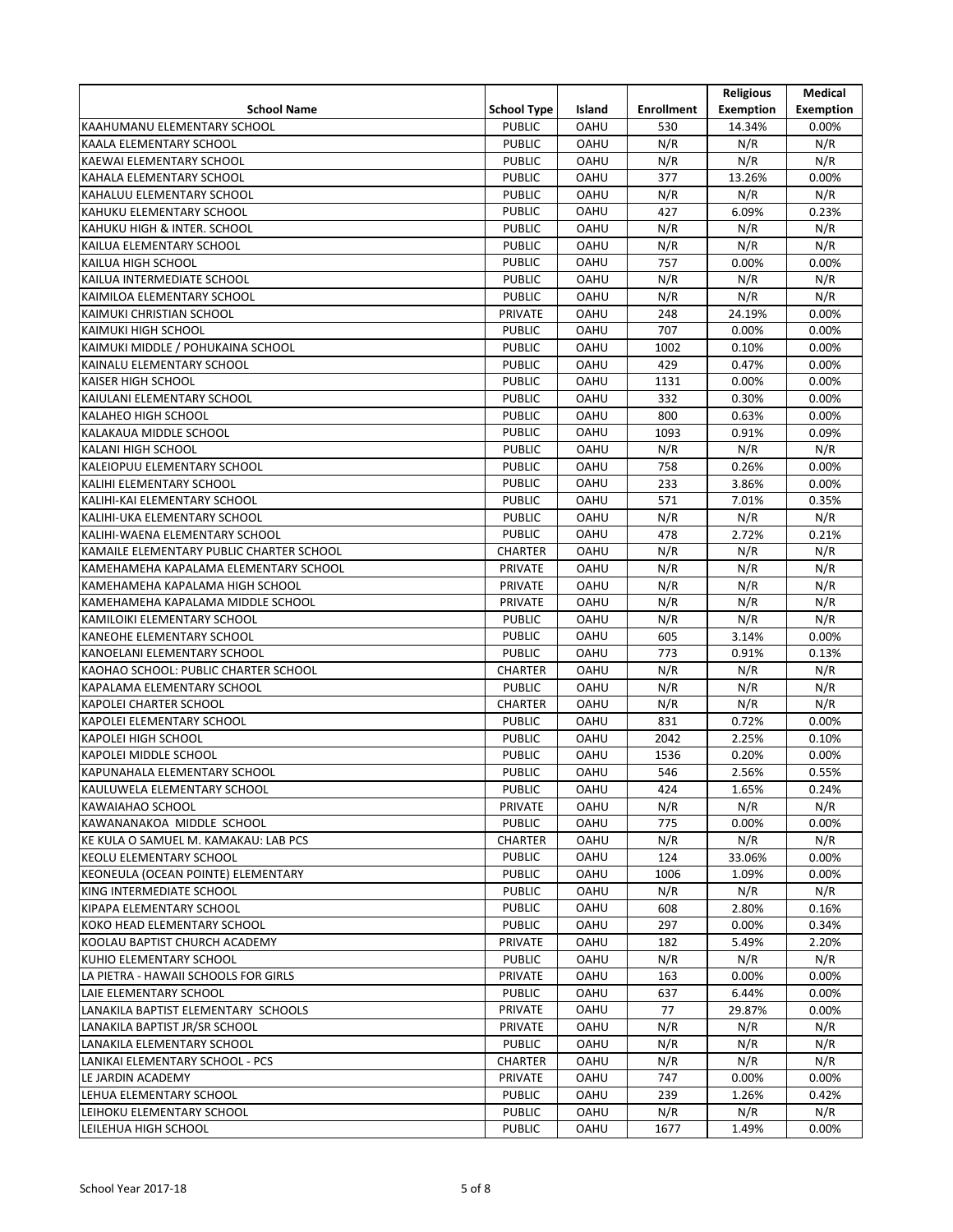|                                        |                                |                            |                   | <b>Religious</b> | Medical          |
|----------------------------------------|--------------------------------|----------------------------|-------------------|------------------|------------------|
| <b>School Name</b>                     | <b>School Type</b>             | Island                     | <b>Enrollment</b> | Exemption        | <b>Exemption</b> |
| LIHOLIHO ELEMENTARY SCHOOL             | <b>PUBLIC</b>                  | <b>OAHU</b>                | 460               | 0.00%            | 0.00%            |
| LIKELIKE ELEMENTARY SCHOOL             | <b>PUBLIC</b>                  | <b>OAHU</b>                | 321               | 2.49%            | 0.00%            |
| LINAPUNI ELEMENTARY SCHOOL             | <b>PUBLIC</b>                  | <b>OAHU</b>                | 153               | 3.92%            | 0.00%            |
| LINCOLN ELEMENTARY SCHOOL              | <b>PUBLIC</b>                  | <b>OAHU</b>                | 331               | 0.60%            | 0.00%            |
| LUNALILO ELEMENTARY SCHOOL             | <b>PUBLIC</b>                  | <b>OAHU</b>                | 356               | 1.40%            | 0.28%            |
| MAEMAE ELEMENTARY SCHOOL               | <b>PUBLIC</b>                  | <b>OAHU</b>                | N/R               | N/R              | N/R              |
| <b>MAILI BIBLE SCHOOL</b>              | <b>PRIVATE</b>                 | <b>OAHU</b>                | N/R               | N/R              | N/R              |
| <b>MAILI ELEMENTARY SCHOOL</b>         | <b>PUBLIC</b>                  | <b>OAHU</b>                | 832               | 0.12%            | 0.00%            |
| MAKAHA ELEMENTARY SCHOOL               | <b>PUBLIC</b>                  | <b>OAHU</b>                | 551               | 0.18%            | 0.00%            |
| MAKAKILO ELEMENTARY SCHOOL             | <b>PUBLIC</b>                  | <b>OAHU</b>                | 481               | 0.83%            | 0.00%            |
| MAKALAPA ELEMENTARY SCHOOL             | <b>PUBLIC</b>                  | <b>OAHU</b>                | 613               | 0.16%            | 0.00%            |
| MALAMA HONUA PUBLIC CHARTER SCHOOL     | <b>CHARTER</b>                 | <b>OAHU</b>                | 102               | 2.94%            | 0.00%            |
| <b>MANANA ELEMENTARY SCHOOL</b>        | <b>PUBLIC</b>                  | <b>OAHU</b>                | 375               | 1.07%            | 0.00%            |
| <b>MANOA ELEMENTARY SCHOOL</b>         | <b>PUBLIC</b>                  | <b>OAHU</b>                | 531               | 0.00%            | 0.00%            |
| MARYKNOLL GRADE SCHOOL                 | <b>PRIVATE</b>                 | <b>OAHU</b>                | 1145              | 0.00%            | 0.00%            |
| <b>MARYKNOLL HIGH SCHOOL</b>           | <b>PRIVATE</b>                 | <b>OAHU</b>                | N/R               | N/R              | N/R              |
| MAUKA LANI ELEMENTARY SCHOOL           | <b>PUBLIC</b>                  | <b>OAHU</b>                | 616               | 0.00%            | 0.00%            |
| MAUNAWILI ELEMENTARY SCHOOL            | <b>PUBLIC</b>                  | <b>OAHU</b>                | N/R               | N/R              | N/R              |
| <b>MCKINLEY HIGH SCHOOL</b>            | <b>PUBLIC</b>                  | <b>OAHU</b>                | N/R               | N/R              | N/R              |
| <b>MID-PACIFIC INSTITUTE</b>           | <b>PRIVATE</b>                 | <b>OAHU</b>                | 1533              | 0.07%            | 0.00%            |
| MILILANI IKE ELEMENTARY SCHOOL         | <b>PUBLIC</b>                  | OAHU                       | 655               | 0.31%            | 0.00%            |
| MILILANI HIGH SCHOOL                   | <b>PUBLIC</b>                  | <b>OAHU</b>                | 2520              | 0.12%            | 0.00%            |
|                                        | <b>PUBLIC</b>                  | <b>OAHU</b>                | 800               |                  |                  |
| MILILANI MAUKA ELEMENTARY SCHOOL       |                                |                            |                   | 0.00%            | 0.00%            |
| MILILANI MIDDLE SCHOOL                 | <b>PUBLIC</b><br><b>PUBLIC</b> | <b>OAHU</b><br><b>OAHU</b> | N/R               | N/R              | N/R              |
| MILILANI-UKA ELEMENTARY SCHOOL         |                                |                            | 658               | 0.15%            | 0.00%            |
| MILILANI-WAENA ELEMENTARY SCHOOL       | <b>PUBLIC</b>                  | <b>OAHU</b>                | 778               | 1.80%            | 0.13%            |
| MO O SCHOOL                            | <b>PRIVATE</b>                 | <b>OAHU</b>                | 10                | 0.00%            | 0.00%            |
| MOANALUA ELEMENTARY SCHOOL             | <b>PUBLIC</b>                  | <b>OAHU</b>                | 642               | 0.47%            | 0.00%            |
| MOANALUA HIGH SCHOOL                   | <b>PUBLIC</b>                  | <b>OAHU</b>                | N/R               | N/R              | N/R              |
| MOANALUA MIDDLE SCHOOL                 | <b>PUBLIC</b>                  | <b>OAHU</b>                | 827               | 0.36%            | 0.00%            |
| MOKAPU ELEMENTARY SCHOOL - (KMCBH)     | <b>PUBLIC</b>                  | <b>OAHU</b>                | 872               | 0.00%            | 0.00%            |
| MOKULELE ELEMENTARY SCHOOL             | <b>PUBLIC</b>                  | <b>OAHU</b>                | 280               | 0.71%            | 0.00%            |
| MOMILANI ELEMENTARY SCHOOL             | <b>PUBLIC</b>                  | <b>OAHU</b>                | 410               | 0.98%            | 0.00%            |
| MONTESSORI - ST. PHILOMENA ELC         | <b>PRIVATE</b>                 | <b>OAHU</b>                | N/R               | N/R              | N/R              |
| MONTESSORI COMMUNITY SCHOOL            | <b>PRIVATE</b>                 | <b>OAHU</b>                | 93                | 1.08%            | 0.00%            |
| MONTESSORI LAB. AT CHAMINADE U         | <b>PRIVATE</b>                 | <b>OAHU</b>                | N/R               | N/R              | N/R              |
| MYRON B. THOMPSON ACADEMY: PCS         | <b>CHARTER</b>                 | <b>OAHU</b>                | N/R               | N/R              | N/R              |
| NANAIKAPONO ELEMENTARY SCHOOL          | <b>PUBLIC</b>                  | <b>OAHU</b>                | N/R               | N/R              | N/R              |
| NANAKULI ELEMENTARY SCHOOL             | <b>PUBLIC</b>                  | <b>OAHU</b>                | N/R               | N/R              | N/R              |
| NANAKULI HIGH & INTERMEDIATE SCHOOL    | <b>PUBLIC</b>                  | <b>OAHU</b>                | 1031              | 0.10%            | 0.00%            |
| <b>NAVY HALE KEIKI SCHOOL</b>          | <b>PRIVATE</b>                 | <b>OAHU</b>                | 144               | 0.00%            | 0.00%            |
| <b>NEW HOPE CHRISTIAN SCHOOL</b>       | PRIVATE                        | <b>OAHU</b>                | 64                | 20.31%           | 0.00%            |
| NIU VALLEY INTERMEDIATE SCHOOL         | <b>PUBLIC</b>                  | <b>OAHU</b>                | N/R               | N/R              | N/R              |
| NOELANI ELEMENTARY SCHOOL              | <b>PUBLIC</b>                  | <b>OAHU</b>                | 456               | 0.44%            | 0.00%            |
| NUUANU ELEMENTARY SCHOOL               | <b>PUBLIC</b>                  | OAHU                       | 356               | 0.00%            | 0.28%            |
| OLOMANA SCHOOL                         | <b>PUBLIC</b>                  | <b>OAHU</b>                | N/R               | N/R              | N/R              |
| OUR LADY OF GOOD COUNSEL               | PRIVATE                        | <b>OAHU</b>                | N/R               | N/R              | N/R              |
| OUR LADY OF PERPETUAL HELP             | PRIVATE                        | <b>OAHU</b>                | N/R               | N/R              | N/R              |
| OUR SAVIOR LUTHERAN SCHOOL             | PRIVATE                        | OAHU                       | N/R               | N/R              | N/R              |
| PACIFIC BUDDHIST ACADEMY               | PRIVATE                        | <b>OAHU</b>                | N/R               | N/R              | N/R              |
| PALISADES ELEMENTARY SCHOOL            | <b>PUBLIC</b>                  | <b>OAHU</b>                | 444               | 0.23%            | 0.00%            |
| PALOLO ELEMENTARY SCHOOL               | <b>PUBLIC</b>                  | <b>OAHU</b>                | 280               | 0.00%            | 0.00%            |
| PAUOA ELEMENTARY SCHOOL                | <b>PUBLIC</b>                  | <b>OAHU</b>                | 276               | 1.09%            | 0.00%            |
| PEARL CITY ELEMENTARY SCHOOL           | <b>PUBLIC</b>                  | <b>OAHU</b>                | 417               | 0.96%            | 0.00%            |
| PEARL CITY HIGH SCHOOL                 | <b>PUBLIC</b>                  | <b>OAHU</b>                | 1562              | 0.26%            | 0.00%            |
| PEARL CITY HIGHLANDS ELEMENTARY SCHOOL | <b>PUBLIC</b>                  | <b>OAHU</b>                | 547               | 2.01%            | 0.00%            |
| PEARL HARBOR CHRISTIAN ACADEMY         | <b>PRIVATE</b>                 | <b>OAHU</b>                | 153               | 0.65%            | 0.00%            |
| PEARL HARBOR ELEMENTARY SCHOOL         | <b>PUBLIC</b>                  | <b>OAHU</b>                | 565               | 2.30%            | 0.00%            |
| PEARL HARBOR KAI ELEMENTARY SCHOOL     | <b>PUBLIC</b>                  | <b>OAHU</b>                | N/R               | N/R              | N/R              |
| PEARL RIDGE ELEMENTARY SCHOOL          | <b>PUBLIC</b>                  | OAHU                       | 531               | 0.75%            | 0.00%            |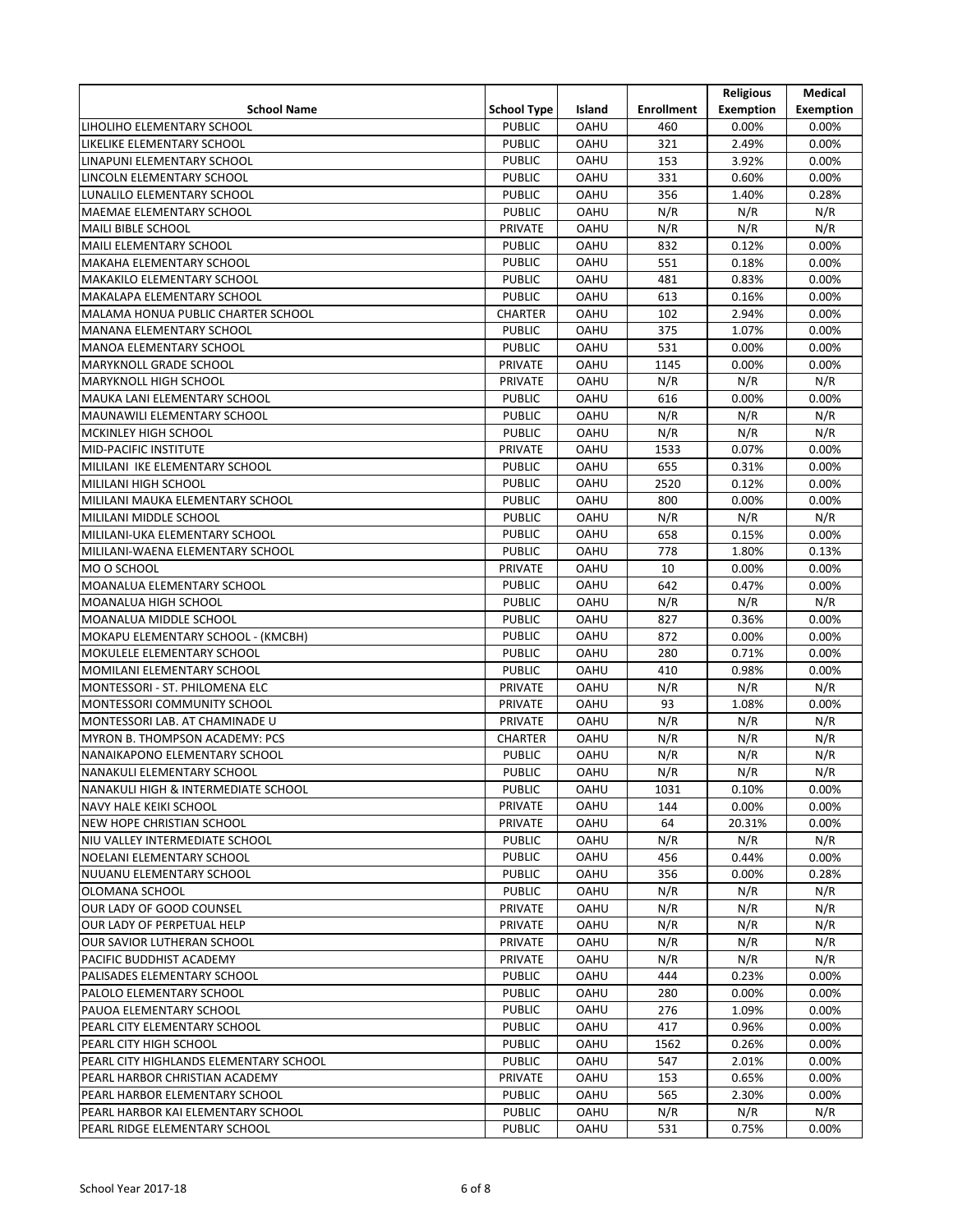|                                                            |                                  |                            |                   | <b>Religious</b> | Medical          |
|------------------------------------------------------------|----------------------------------|----------------------------|-------------------|------------------|------------------|
| <b>School Name</b>                                         | <b>School Type</b>               | Island                     | <b>Enrollment</b> | <b>Exemption</b> | <b>Exemption</b> |
| POHAKEA ELEMENTARY SCHOOL                                  | <b>PUBLIC</b>                    | <b>OAHU</b>                | N/R               | N/R              | N/R              |
| PUNAHOU SCHOOL                                             | PRIVATE                          | <b>OAHU</b>                | 3734              | 0.05%            | 0.00%            |
| PUOHALA ELEMENTARY SCHOOL                                  | <b>PUBLIC</b>                    | <b>OAHU</b>                | 275               | 1.09%            | 0.00%            |
| PUUHALE ELEMENTARY SCHOOL                                  | <b>PUBLIC</b>                    | <b>OAHU</b>                | N/R               | N/R              | N/R              |
| <b>RADFORD HIGH SCHOOL</b>                                 | <b>PUBLIC</b>                    | <b>OAHU</b>                | N/R               | N/R              | N/R              |
| RED HILL ELEMENTARY SCHOOL                                 | <b>PUBLIC</b>                    | <b>OAHU</b>                | N/R               | N/R              | N/R              |
| <b>REDEMPTION ACADEMY</b>                                  | <b>PRIVATE</b>                   | <b>OAHU</b>                | N/R               | N/R              | N/R              |
| <b>ROOSEVELT HIGH SCHOOL</b>                               | <b>PUBLIC</b>                    | <b>OAHU</b>                | 1376              | 0.00%            | 0.00%            |
| ROYAL ELEMENTARY SCHOOL                                    | <b>PUBLIC</b>                    | <b>OAHU</b>                | N/R               | N/R              | N/R              |
| SACRED HEARTS ACADEMY                                      |                                  |                            | 732               |                  | 0.00%            |
| SAINT JOHN THE BAPTIST CATHOLIC SCHOOL                     | <b>PRIVATE</b><br><b>PRIVATE</b> | <b>OAHU</b><br><b>OAHU</b> | 112               | 0.00%<br>0.89%   |                  |
| SAINT LOUIS SCHOOL                                         | <b>PRIVATE</b>                   | <b>OAHU</b>                | 765               | 0.00%            | 0.00%<br>0.00%   |
|                                                            |                                  |                            | 727               |                  |                  |
| SALT LAKE ELEMENTARY SCHOOL                                | <b>PUBLIC</b>                    | <b>OAHU</b>                |                   | 0.14%            | 0.00%            |
| SCHOOL FOR EXAMINING ESSENTIAL QUESTIONS OF SUSTAINABILITY | <b>CHARTER</b>                   | OAHU                       | N/R               | N/R              | N/R              |
| SHAFTER ELEMENTARY SCHOOL                                  | <b>PUBLIC</b>                    | <b>OAHU</b>                | 449               | 0.22%            | 0.00%            |
| SOLOMON ELEMENTARY SCHOOL                                  | <b>PUBLIC</b>                    | <b>OAHU</b>                | N/R               | N/R              | N/R              |
| <b>SOTO ACADEMY</b>                                        | PRIVATE                          | <b>OAHU</b>                | 67                | 8.96%            | 0.00%            |
| <b>ST. ANDREW PRIORY SCHOOL</b>                            | <b>PRIVATE</b>                   | <b>OAHU</b>                | N/R               | N/R              | N/R              |
| ST. ANN EARLY LEARNING CENTER                              | <b>PRIVATE</b>                   | <b>OAHU</b>                | 22                | 0.00%            | 0.00%            |
| ST. ANN SCHOOL                                             | <b>PRIVATE</b>                   | <b>OAHU</b>                | 96                | 2.08%            | 2.08%            |
| ST. ANTHONY SCHOOL - PUUHALE                               | <b>PRIVATE</b>                   | OAHU                       | N/R               | N/R              | N/R              |
| ST. ANTHONY SCHOOL-KAILUA                                  | <b>PRIVATE</b>                   | <b>OAHU</b>                | N/R               | N/R              | N/R              |
| <b>ST. CLEMENTS SCHOOL</b>                                 | <b>PRIVATE</b>                   | <b>OAHU</b>                | 18                | 0.00%            | 0.00%            |
| <b>ST. ELIZABETH SCHOOL</b>                                | <b>PRIVATE</b>                   | <b>OAHU</b>                | N/R               | N/R              | N/R              |
| <b>ST. FRANCIS SCHOOL</b>                                  | PRIVATE                          | <b>OAHU</b>                | 446               | 0.22%            | 0.00%            |
| <b>ST. JOHN VIANNEY SCHOOL</b>                             | <b>PRIVATE</b>                   | <b>OAHU</b>                | 137               | 0.73%            | 0.00%            |
| ST. JOSEPH SCHOOL - WAIPAHU                                | <b>PRIVATE</b>                   | <b>OAHU</b>                | 268               | 0.00%            | 0.00%            |
| ST. MARK LUTHERAN SCHOOL                                   | <b>PRIVATE</b>                   | <b>OAHU</b>                | 181               | 8.84%            | 1.10%            |
| <b>ST. MICHAELS SCHOOL</b>                                 | <b>PRIVATE</b>                   | <b>OAHU</b>                | N/R               | N/R              | N/R              |
| <b>ST. PATRICK SCHOOL</b>                                  | <b>PRIVATE</b>                   | <b>OAHU</b>                | 263               | 1.14%            | 0.00%            |
| ST. THERESA SCHOOL - HONOLULU                              | PRIVATE                          | <b>OAHU</b>                | 201               | 1.49%            | 0.00%            |
| STAR OF THE SEA ELC                                        | PRIVATE                          | <b>OAHU</b>                | 31                | 0.00%            | 0.00%            |
| STAR OF THE SEA SCHOOL                                     | <b>PRIVATE</b>                   | <b>OAHU</b>                | N/R               | N/R              | N/R              |
| <b>STEVENSON MIDDLE SCHOOL</b>                             | <b>PUBLIC</b>                    | <b>OAHU</b>                | 432               | 0.23%            | 0.23%            |
| SUNSET BEACH ELEMENTARY SCHOOL                             | <b>PUBLIC</b>                    | <b>OAHU</b>                | 445               | 0.22%            | 0.00%            |
| THE CHILDRENS HOUSE                                        | PRIVATE                          | <b>OAHU</b>                | 108               | 0.93%            | 0.00%            |
| TRINITY CHRISTIAN SCHOOL                                   | <b>PRIVATE</b>                   | <b>OAHU</b>                | 287               | 0.70%            | 0.00%            |
| TRINITY LUTHERAN SCHOOL                                    | <b>PRIVATE</b>                   | <b>OAHU</b>                | 92                | 2.17%            | 0.00%            |
| UNIVERSITY LABORATORY SCHOOL: PCS                          | <b>CHARTER</b>                   | <b>OAHU</b>                | 483               | 0.00%            | 0.00%            |
| <b>VARIETY SCHOOL</b>                                      | <b>PRIVATE</b>                   | <b>OAHU</b>                | 37                | 0.00%            | 0.00%            |
| VOYAGER: A PUBLIC CHARTER SCHOOL                           | <b>CHARTER</b>                   | <b>OAHU</b>                | N/R               | N/R              | N/R              |
| WAHIAWA ELEMENTARY SCHOOL                                  | <b>PUBLIC</b>                    | <b>OAHU</b>                | N/R               | N/R              | N/R              |
| WAHIAWA MIDDLE SCHOOL                                      | <b>PUBLIC</b>                    | <b>OAHU</b>                | 787               | 0.00%            | $0.00\%$         |
| <b>WAIAHOLE ELEMENTARY SCHOOL</b>                          | <b>PUBLIC</b>                    | <b>OAHU</b>                | 84                | 3.57%            | 0.00%            |
| WAIALAE ELEMENTARY SCHOOL: PCS                             | <b>CHARTER</b>                   | <b>OAHU</b>                | 515               | 0.39%            | 0.00%            |
| WAIALUA ELEMENTARY SCHOOL                                  | <b>PUBLIC</b>                    | <b>OAHU</b>                | 537               | 0.00%            | 0.00%            |
| WAIALUA INTER. & HIGH SCHOOL                               | <b>PUBLIC</b>                    | <b>OAHU</b>                | 566               | 0.00%            | 0.00%            |
|                                                            | <b>PUBLIC</b>                    | <b>OAHU</b>                | 528               | 0.76%            | 0.00%            |
| WAIANAE ELEMENTARY SCHOOL                                  |                                  |                            |                   |                  |                  |
| <b>WAIANAE HIGH SCHOOL</b>                                 | <b>PUBLIC</b>                    | <b>OAHU</b>                | 1710              | $0.00\%$         | $0.00\%$         |
| WAIANAE INTERMEDIATE SCHOOL                                | <b>PUBLIC</b>                    | <b>OAHU</b>                | N/R               | N/R              | N/R              |
| WAIAU ELEMENTARY SCHOOL                                    | <b>PUBLIC</b>                    | <b>OAHU</b>                | 554               | 0.00%            | 0.00%            |
| <b>WAIKELE ELEMENTARY SCHOOL</b>                           | <b>PUBLIC</b>                    | <b>OAHU</b>                | 599               | 0.50%            | 0.17%            |
| WAIKIKI ELEMENTARY SCHOOL                                  | <b>PUBLIC</b>                    | <b>OAHU</b>                | 587               | 0.00%            | 0.00%            |
| WAIMALU ELEMENTARY SCHOOL                                  | <b>PUBLIC</b>                    | <b>OAHU</b>                | 411               | 1.46%            | 0.00%            |
| WAIMANALO ELEM. & INTER. SCHOOL                            | <b>PUBLIC</b>                    | <b>OAHU</b>                | 478               | 0.63%            | 0.00%            |
| WAIPAHU ELEMENTARY SCHOOL                                  | <b>PUBLIC</b>                    | <b>OAHU</b>                | 1086              | 0.46%            | 0.00%            |
| <b>WAIPAHU HIGH SCHOOL</b>                                 | <b>PUBLIC</b>                    | <b>OAHU</b>                | 2541              | 0.00%            | 0.00%            |
| WAIPAHU INTERMEDIATE SCHOOL                                | <b>PUBLIC</b>                    | <b>OAHU</b>                | 1309              | 0.00%            | 0.00%            |
| WAOLANI JUDD NAZARENE SCHOOL                               | <b>PRIVATE</b>                   | <b>OAHU</b>                | 150               | 2.67%            | 0.00%            |
| WASHINGTON MIDDLE SCHOOL                                   | <b>PUBLIC</b>                    | OAHU                       | N/R               | N/R              | N/R              |